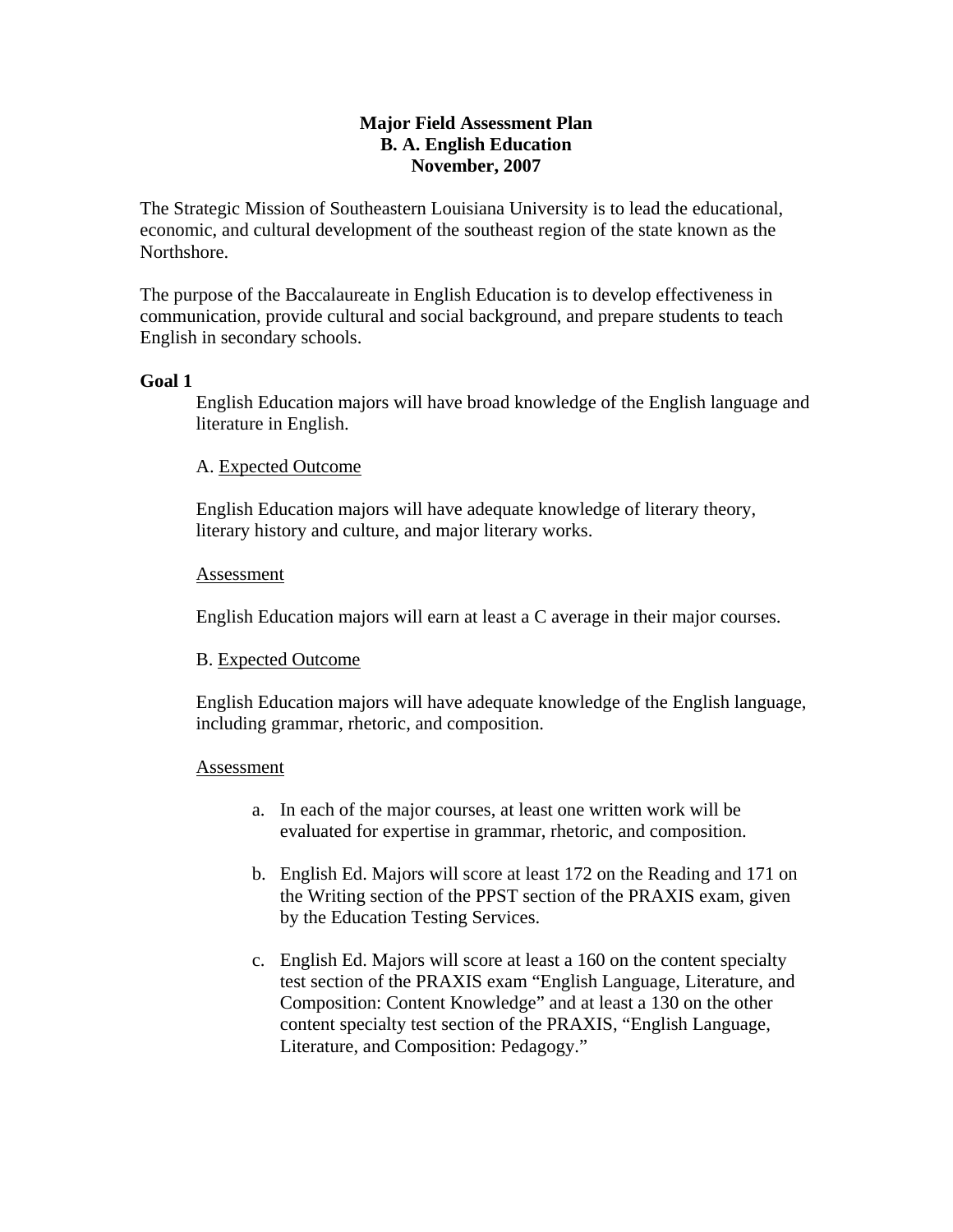- d. In evaluation of collected research papers from 400-level classes, 80 % of graduating seniors will score at least a 2 ("Adequate") or above on the following criteria:
	- 1. Focused topic
	- 2. Clear thesis/argument structure
	- 3. Organization: development, transition, coherence, supporting evidence
	- 4. Sense of audience
	- 5. Sentence sophistication/effective use of voice and diction
	- 6. Mechanics/Grammatical correctness

# C. Expected Outcome

English Ed. Majors should express satisfaction with the quality of instruction and the overall learning environment provided by the Department of English

Assessment

SLU Exit Survey

# **Goal 2**

English Education Majors will have the necessary skills to engage in scholarly research and criticism.

# A. Expected Outcome

Majors will be able to use the major indices and library resources pertinent to research in English and in other appropriate fields.

# Assessment

80% of the English Ed. majors will earn B or better in LS 102.

# B. Expected Outcome

English Ed. majors will be able to analyze intelligently and critically both prose and verse.

### Assessment

Majors will successfully complete at least twelve hours of English courses which emphasize critical analysis of prose and poetry and will compose a critical essay or research paper all of these courses.

### Assessment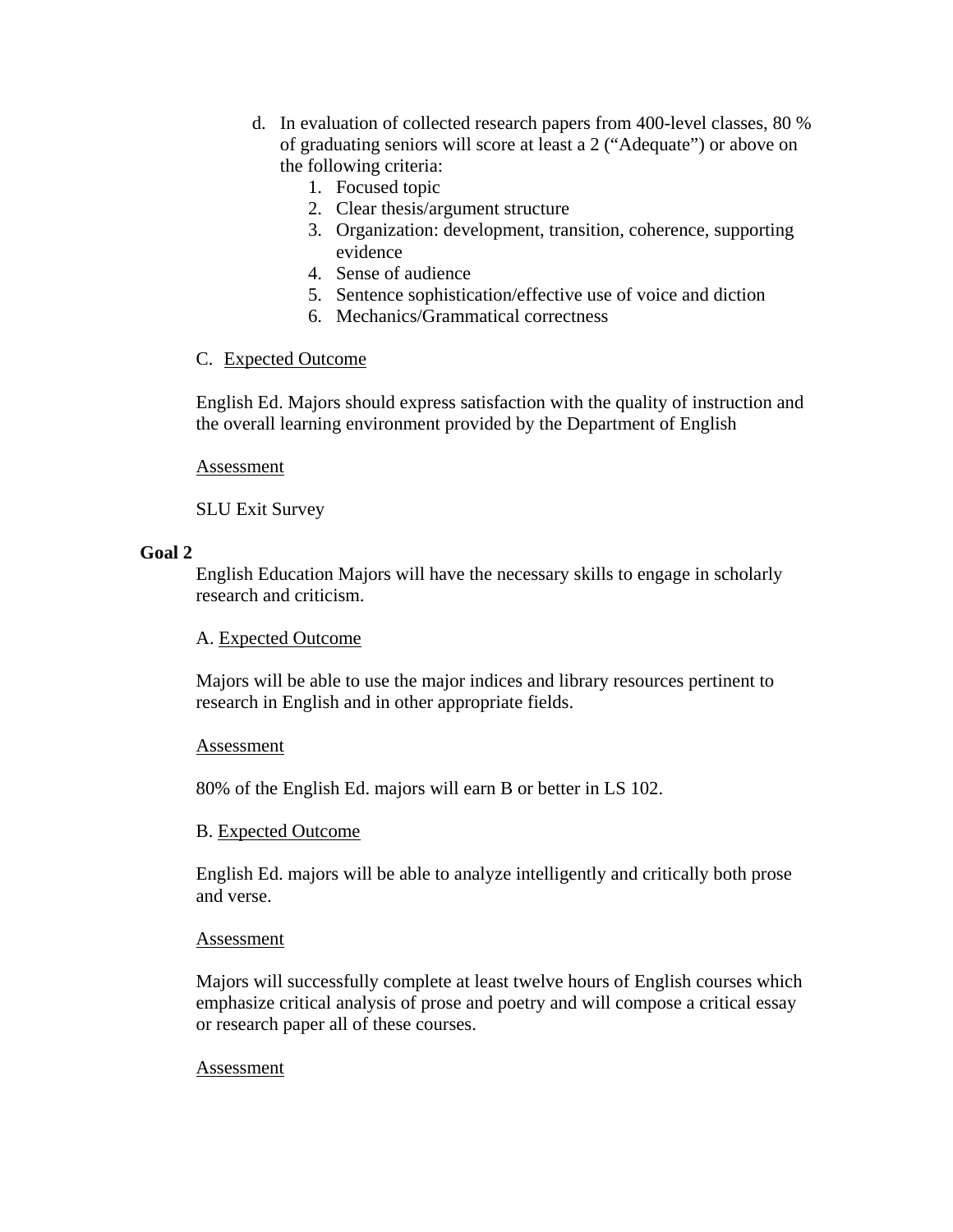In evaluation of collected research papers from 400-level classes, 80 % of graduating seniors will score at least a 2 ("Adequate") or above on the following criteria:

- 1 Focused topic
- 2 Clear thesis/argument structure
- 3 Organization: development, transition, coherence, supporting evidence
- 4 Sense of audience
- 5 Valid interpretation of primary text

## C. Expected Outcome

English Ed. majors will acquire thorough knowledge and skill in the use of MLA documentation format.

### Assessment

Every paper assigned in the major classes beginning with English 102 will be evaluated carefully for correct use of MLA documentation; in addition, students must demonstrate correct MLA citation form in the English Proficiency Exam.

### Assessment

In evaluation of research papers gathered from 400-level classes of each graduating senior, 80% will score 2 ("Adequate") or above on the following criterion: Correct incorporation of secondary sources/Use of MLA documentation

# **Goal 3**

English majors will be prepared for entrance to graduate school or a variety of professions and vocations.

# A. Expected Outcome

At least 50% of English Ed. majors will be accepted to graduate school or will be employed in a profession utilizing their language and literature skills within six months after graduation.

### Assessment

SLU Survey of Undergraduate Degree Alumni

# **Goal 4**

English Ed. majors will possess cultural knowledge and global awareness through reading, research, and field experience.